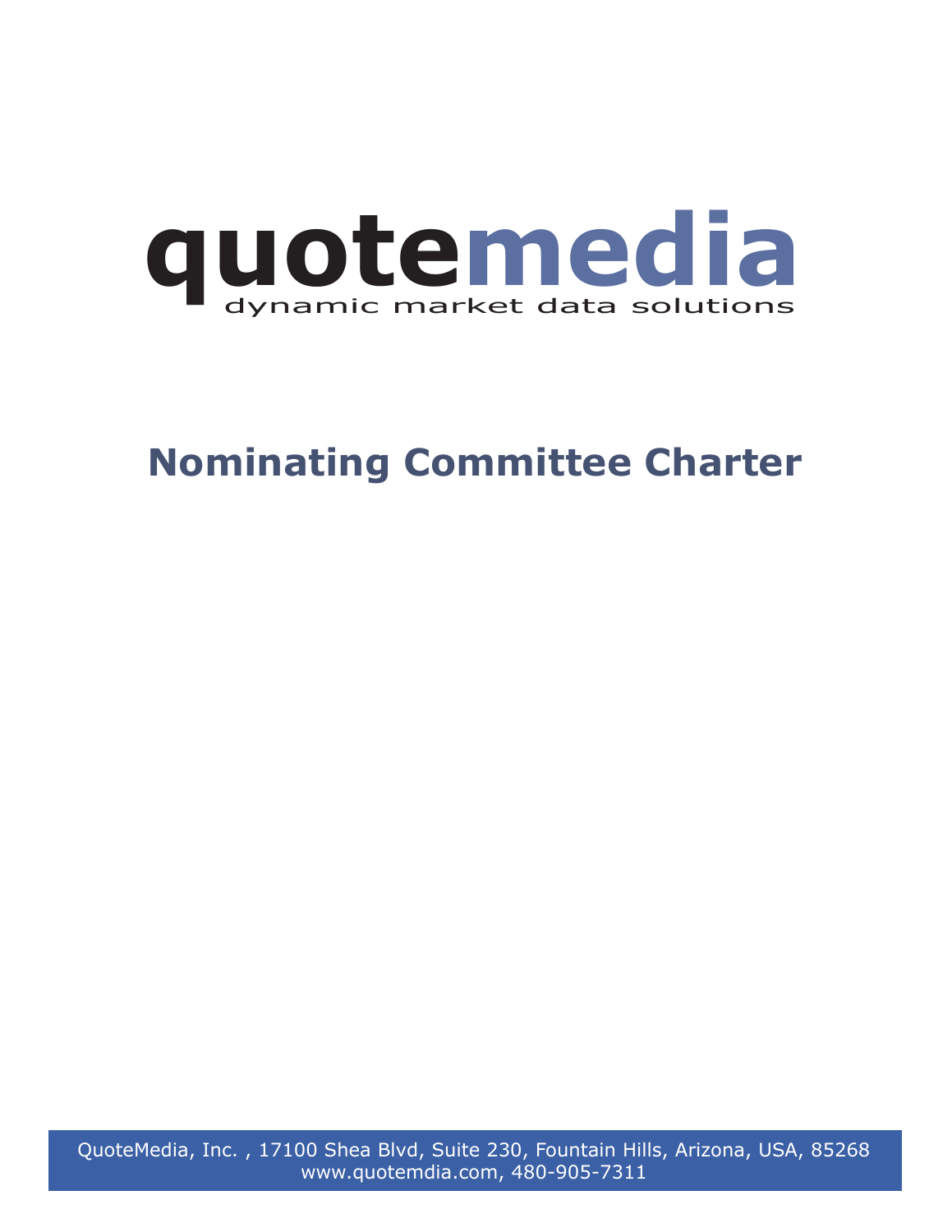## **Nominating Committee Charter**

## **Purpose**

The purpose of the Nominating Committee (the "Committee") shall be as follows:

1. To identify individuals qualified to become board members and to select, or to recommend that the Board of Directors select, the director nominees for the next annual meeting of stockholders; and

2. To oversee the selection and composition of committees of the Board of Directors and, as applicable, oversee management continuity planning processes for QuoteMedia, Inc. ("Company").

## **Composition**

The Committee shall consist of one or more members of the Board of Directors, each of who is determined by the Board of Directors to be "independent" in accordance with the rules of the Sarbanes-Oxley Act.

## **Appointment and Removal**

The members of the Committee shall be appointed by the Board of Directors and shall serve until such member's successor is duly elected and qualified or until such member's earlier resignation or removal. The members of the Committee may be removed, with or without cause, by a majority vote of the Board of Directors.

## **Chairman**

Unless a Chairman is elected by the full Board of Directors, the members of the Committee shall designate a Chairman by majority vote of the full Committee membership. The Chairman will chair all regular sessions of the Committee and set the agendas for Committee meetings.

#### **Delegation to Subcommittees**

In fulfilling its responsibilities, the Committee shall be entitled to delegate any or all of its responsibilities to a subcommittee of the Committee.

#### **Meetings**

The Committee shall meet as frequently as circumstances dictate. The Chairman of the Committee or any member of the Committee may call meetings of the Committee. All meetings of the Committee may be held telephonically.

All non-management directors who are not members of the Committee may attend meetings of the Committee, but may not vote. In addition, the Committee may invite to its meetings any director, member of management of the Company, and such other persons as it deems appropriate in order to carry out its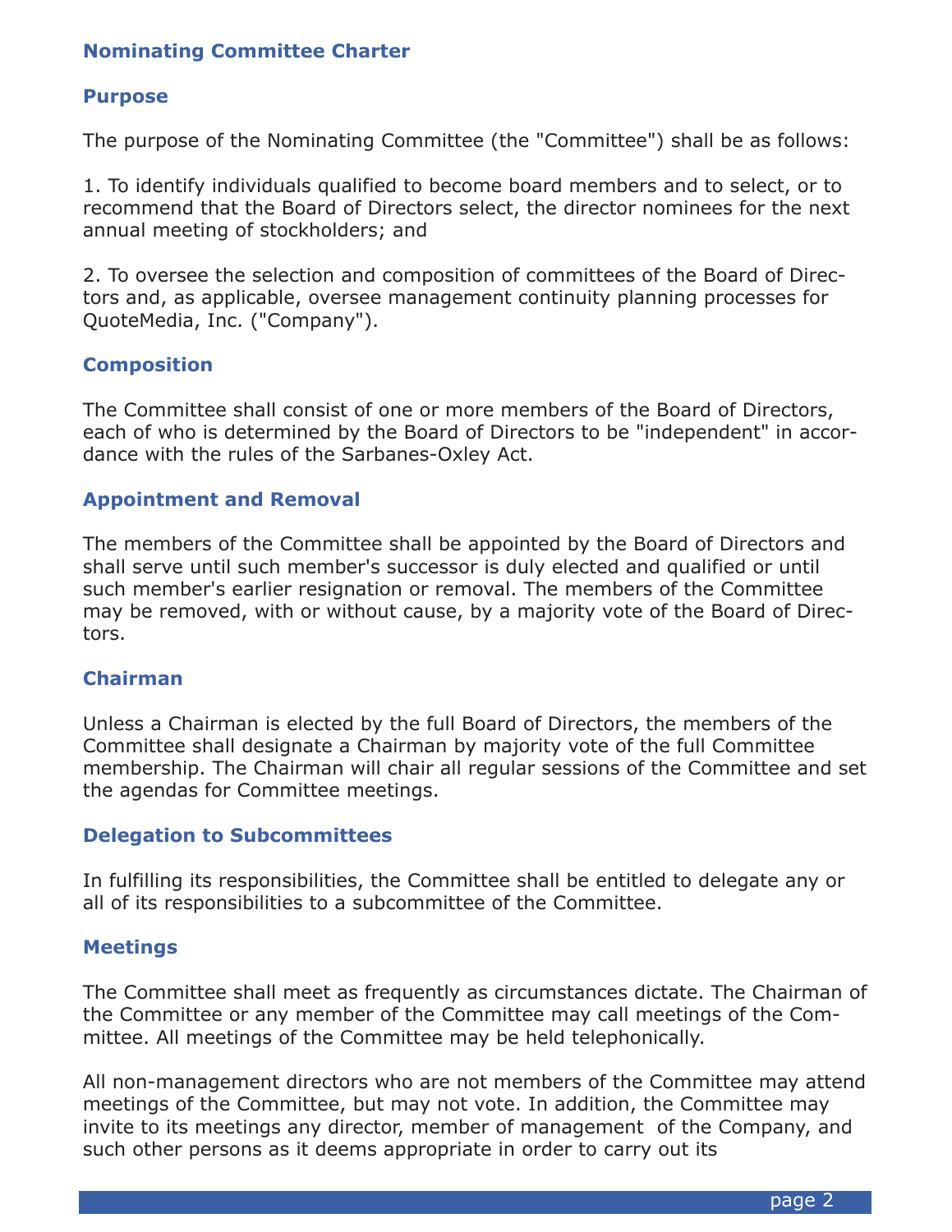responsibilities. The Committee may also exclude from its meetings any persons it deems appropriate in order to carry out its responsibilities.

## **Duties and Responsibilities**

The Committee shall carry out the duties and responsibilities set forth below. These functions should serve as a guide with the understanding that the Committee may determine to carry out additional functions and adopt additional policies and procedures as may be appropriate in light of changing business, legislative, regulatory, legal, or other conditions. The Committee shall also carry out any other responsibilities and duties delegated to it by the Board of Directors from time to time related to the purposes of the Committee outlined in this Charter.

In discharging its oversight role, the Committee is empowered to study or investigate any matter of interest or concern that the Committee deems appropriate and shall have the sole authority, without seeking Board approval, to retain outside counsel or other experts for this purpose, including the sole authority to approve the fees payable to such counsel or experts and any other terms of retention.

## **Board Selection, Composition, and Evaluation**

1. Establish criteria for the selection of new directors to serve on the Board of Directors.

2. Identify individuals believed to be qualified as candidates to serve on the Board of Directors and select, or recommend that the Board of Directors select, the candidates for all directorships to be filled by the Board of Directors or by the shareholders at an annual or special meeting. In identifying candidates for membership on the Board of Directors, the Committee shall take into account all factors it considers appropriate, which may include strength of character, mature judgment, career specialization, relevant technical skills, diversity, and the extent to which the candidate would fill a present need on the Board of Directors.

3. Review and make recommendations to the full Board of Directors, or determine, whether members of the Board should stand for re-election. Consider matters relating to the retirement of Board members, including term limits or age caps.

4. In the case of a director nominated to fill a vacancy on the Board of Directors due to an increase in the size of the Board, recommend to the Board of Directors the class of directors in which the director-nominee should serve.

5. Conduct all necessary and appropriate inquiries into the backgrounds and qualifications of possible candidates. In that connection, the Committee shall have sole authority to retain and to terminate any search firm to be used to assist it in identifying candidates to serve, as directors of the Company, including sole authority to approve the fees payable to such search firm and any other terms of retention.

6. Consider questions of independence and possible conflicts of interest of members of the Board of Directors and executive officers.